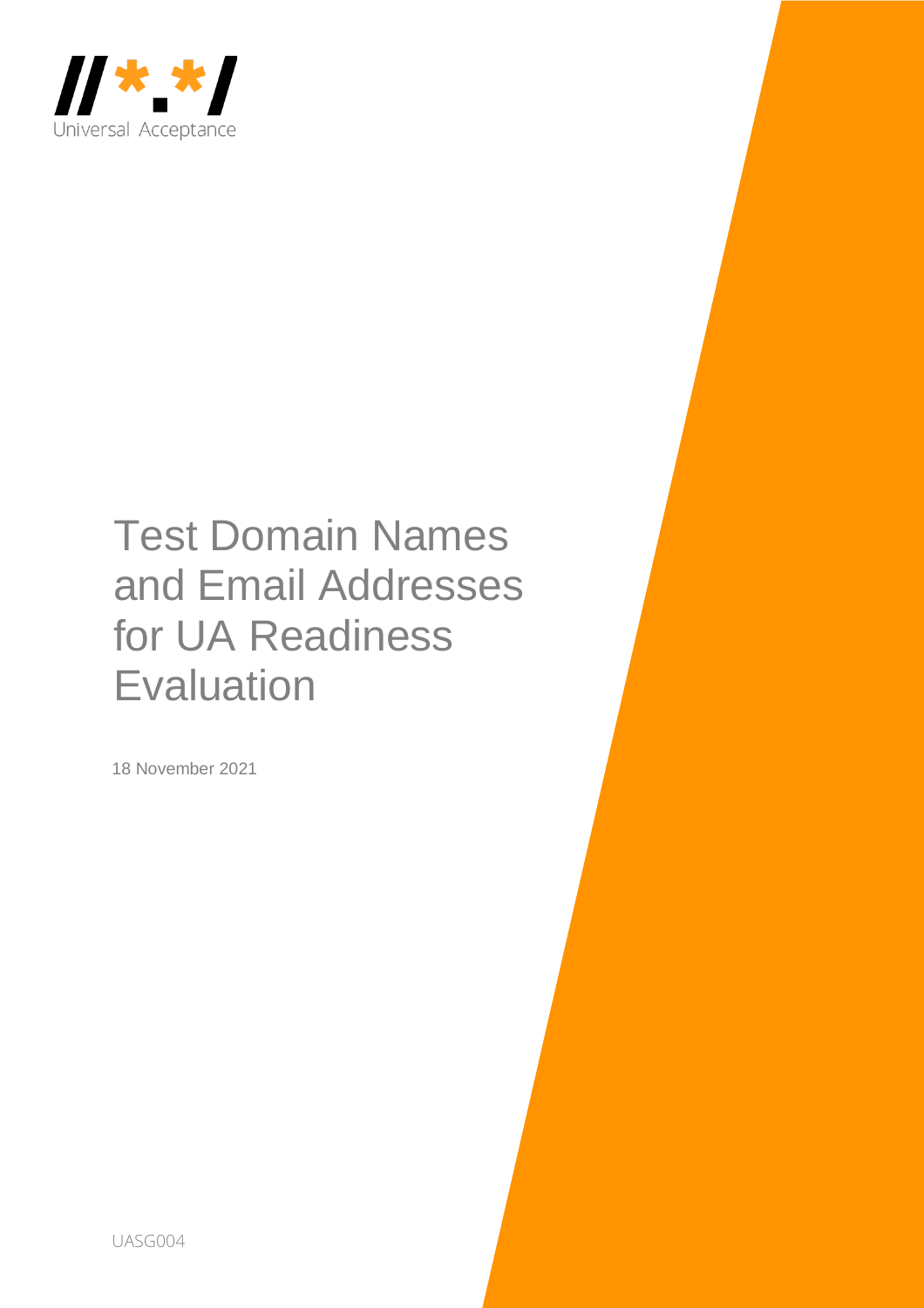

#### **TABLE OF CONTENTS**

| <b>Purpose</b>                               | ≏ |
|----------------------------------------------|---|
| <b>Background</b>                            | ್ |
| <b>Test Domain Names and Email Addresses</b> | ≏ |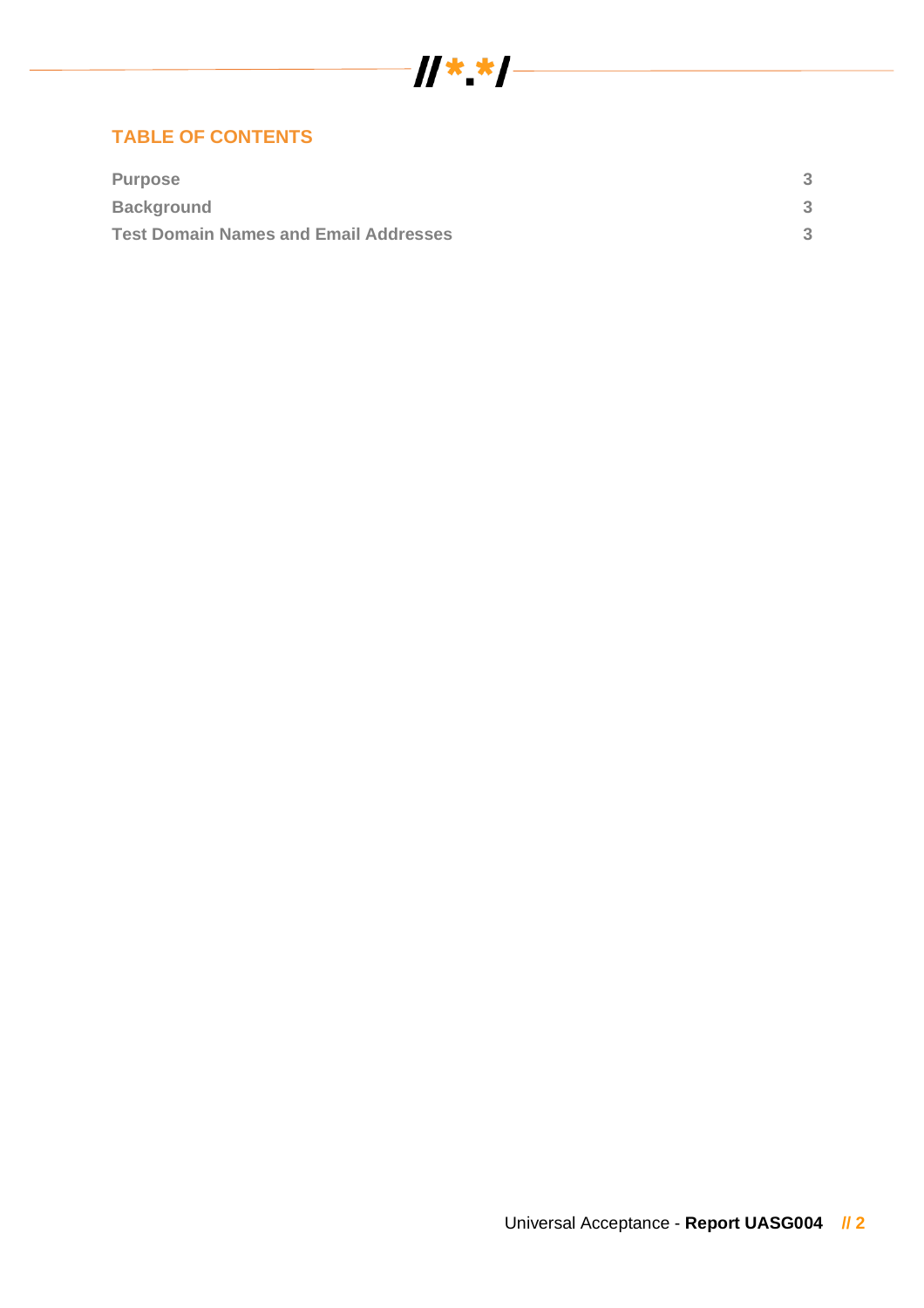

# **Purpose**

This document provides details of test domain names and email addresses for developers to use when evaluating the UA readiness of their systems. Generic examples, as well as specific data, is listed including ASCII and multilingual domain names and email addresses covering the following scripts:

Arabic, Armenian, Bengali, Chinese (Simplified, Traditional), Cyrillic, Devanagari, Ethiopic, Georgian, Greek, Gujarati, Gurmukhi, Hangul, Hebrew, Hiragana, Kannada, Katakana, Lao, Latin, Malayalam, Myanmar, Oriya, Sinhala, Tamil, Telugu, Thaana, Thai and Tibetan.

The data complements the testing framework proposed in UASG026 - [Universal Acceptance](https://uasg.tech/wp-content/uploads/documents/UASG026-en-digital.pdf)  [Readiness Framework.](https://uasg.tech/wp-content/uploads/documents/UASG026-en-digital.pdf)

This version of UASG004 updates the previous version published in April 2017. Text data file corresponding to this report is available in [UASG004A](https://uasg.tech/wp-content/uploads/2020/07/UASG004-en-digital.txt) document.

## **Background**

The Universal Acceptance (UA) of domain names and email addresses is a foundational requirement for a truly multilingual Internet, one in which users around the world can navigate using all valid domain names and email addresses in local languages. It is also the key to unlocking the potential of new generic top-level domains (gTLDs) to foster competition, consumer choice, and innovation in the domain name industry. To achieve Universal Acceptance, Internet applications and systems must treat all TLDs and internationalized email addresses in a consistent manner. Specifically, they must accept, validate, store, process, and display all domain names. More detail is provided in [UASG026](https://uasg.tech/wp-content/uploads/documents/UASG026-en-digital.pdf)  - [Universal Acceptance Readiness Framework.](https://uasg.tech/wp-content/uploads/documents/UASG026-en-digital.pdf)

The Universal Acceptance Steering Group (UASG) is a community-based team working to promote Universal Acceptance by engaging with the primary stakeholders who can make UA a reality: technology and software developers, and system and email administrators. The group's primary objective is to help these stakeholders understand how to update their systems to keep pace with an evolving Domain Name System (DNS).

### **Test Domain Names and Email Addresses**

The UASG worked with ICANN [\(www.icann.org\)](http://www.icann.org/) to register a variety of domain names and email addresses that can be used by industry stakeholders and community members to test UA readiness of their systems and applications.

The following table lists registered domain names in different categories and scripts. The top-level domain (TLD) is selected from those already delegated (longer and more complex TLDs are selected where applicable). The second-level domain is the translation of "universal-acceptance-test" in a language matching the TLD. The resulting domain name is the translation of "universal-acceptance-test.TLD".

Scripts for which the TLDs are not delegated at this time are listed at the end of the table, and labels in these scripts will be registered under an existing ASCII TLD which supports these scripts at the second level.

The domain names and email addresses in red are not vet functional.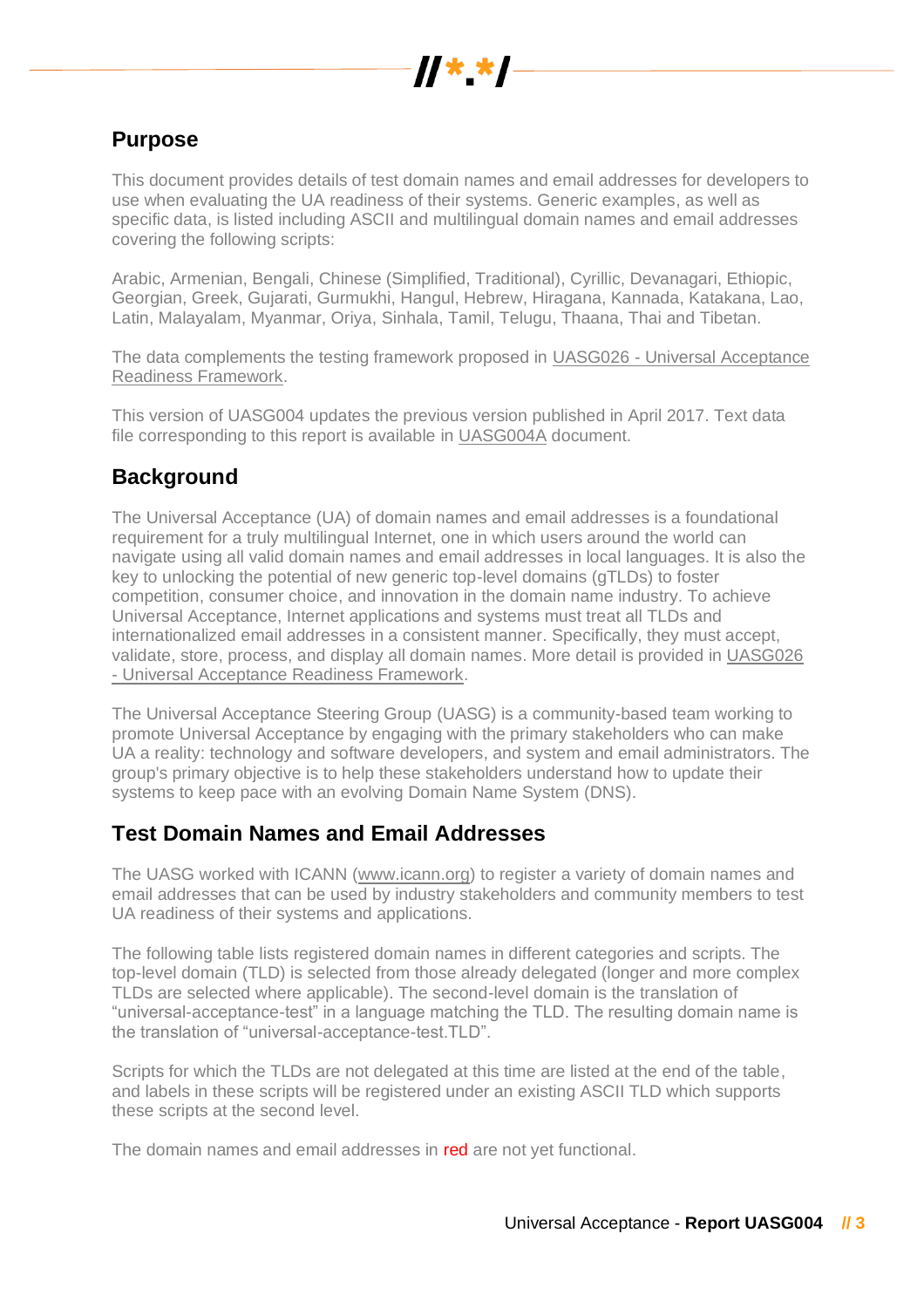

|                | <b>Category</b>                   | <b>Domain Name</b>                           | <b>Script</b>       |
|----------------|-----------------------------------|----------------------------------------------|---------------------|
| $\overline{1}$ | <b>ASCII.ASCII</b><br>(new-long)  | universal-acceptance-test.international      | Long ASCII          |
| $\overline{2}$ | <b>ASCII.ASCII</b><br>(new-short) | universal-acceptance-test.icu                | <b>Short ASCII</b>  |
| 3              | <b>IDN.IDN</b><br>(RTL)           | Arabic تجربة-القبول-الشامل موريتانيا         |                     |
| 4              | <b>IDN.IDN</b>                    | <u> համընդհանուր-ընկալում-թեստ.հայ</u>       | Armenian            |
| 5              | <b>IDN.IDN</b>                    | সর্বজনীন-স্বীকৃতির-পরীক্ষা.ভারত              | Bangla<br>(Bengali) |
| 6              | <b>IDN.IDN</b>                    | <u>универсальное-принятие-тест.москва</u>    | Cyrillic            |
| $\overline{7}$ | <b>IDN.IDN</b>                    | <u>सार्वभौमिक-स्वीकृति-परीक्षण संगठन</u>     | Devanagari          |
| 8              | <b>IDN.IDN</b>                    | <u>უნივერსალური-თავსობადობის-ტესტი.გე</u>    | Georgian            |
| 9              | <b>IDN.IDN</b>                    | <u>καθολική-αποδοχή-δοκιμή.ευ</u>            | Greek               |
| 10             | <b>IDN.IDN</b>                    | સાર્વત્રિક-સ્વીકૃતિ-પરીક્ષણ.ભારત             | Gujarati            |
| 11             | <b>IDN.IDN</b>                    | ਸਰਵਵਿਆਪਕ-ਪ੍ਰਵਾਨਗੀ-ਪਰਖ.ਭਾਰਤ                   | Gurmukhi            |
| 12             | <b>IDN.IDN</b>                    | 다국어도메인이용환경테스트.한국                             | Hangul              |
| 13             | <b>IDN.IDN</b><br>(RTL)           | Hebrew מבחן-קבלה-אוניברסלי.קום               |                     |
| 14             | <b>IDN.IDN</b>                    | どこでもつかえる.みんな                                 | Hiragana            |
| 15             | <b>IDN.IDN</b>                    | <u>ಸಾರ್ವತ್ರಿಕ-ಸ್ಕೀಕಾರಾರ್ಹತೆ-ಪರೀಕ್ಷೆ.ಭಾರತ</u> | Kannada             |
| 16             | <b>IDN.IDN</b>                    | ユニバーサルアクセプタンス.クラウド                           | Katakana            |
| 17             | <b>IDN.IDN</b>                    | <u>ສາກົນ-ການຍອມຮັບ-ທົດລອງ.ລາວ</u>            | Lao                 |
| 18             | <b>IDN.IDN</b>                    | Universales-Akzeptanz-Test.vermögensberatung | Latin               |
| 19             | <b>IDN.IDN</b>                    | <u>സാർവത്രിക-സ്വീകാര്യതാ-പരിശോധന.ഭാരതം</u>   | Malayalam           |
| 20             | <b>IDN.IDN</b>                    | ଯୁନିଭରସାଲ-ଏକସେପୁନ୍ନ-ଟେଷ୍ଟ.ଭାରତ               | Oriya               |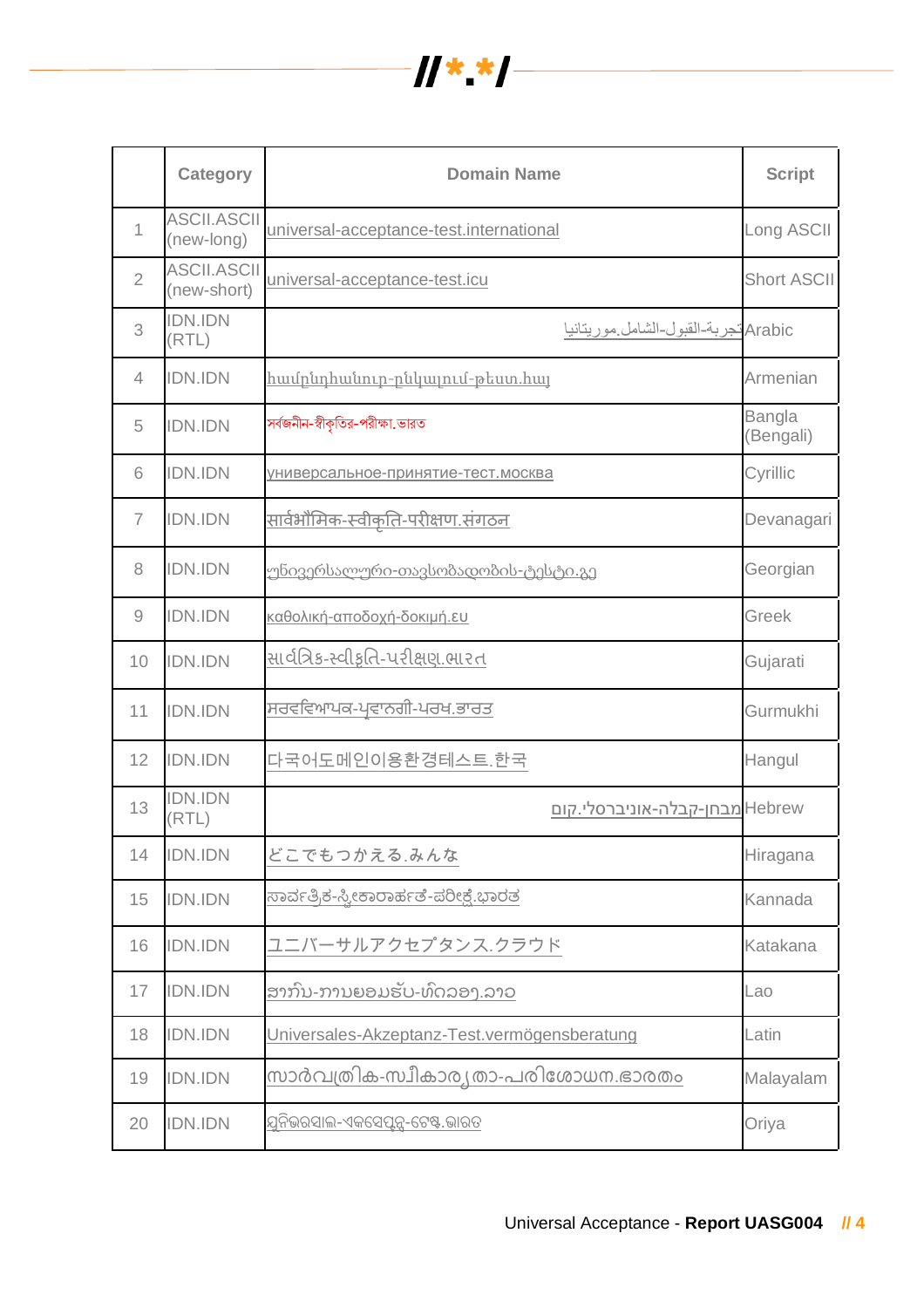

| 21 | <b>IDN.IDN</b>            | <u>විශ්ව-සම්මුති-පිරික්සුම.ලංකා</u>                      | Sinhala                       |
|----|---------------------------|----------------------------------------------------------|-------------------------------|
| 22 | <b>IDN.IDN</b>            | பொது-ஏற்பு-சோதனை.சிங்கப்பூர்                             | Tamil                         |
| 23 | <b>IDN.IDN</b>            | యూనివర్సల్-ఆమోదం-పరీక్ష.భారత్                            | Telugu                        |
| 24 | <b>IDN.IDN</b>            | <u>ยูเอทดสอบ ไทย</u>                                     | Thai                          |
| 25 | <b>IDN.IDN</b>            | 普遍适用测试.我爱你                                               | Simplified<br>Chinese         |
| 26 | <b>IDN.IDN</b>            | 普遍適用測試.台灣                                                | <b>Traditional</b><br>Chinese |
| 27 | <b>IDN.ASCII</b>          | ሁለንአቀፍ-ተቀባይነት-ሙከራ.com                                    | <b>Ethiopic</b>               |
| 28 | <b>IDN.ASCII</b>          | ការសាកល្បងទទួលយកដាអន្ទរដាកិ.com                          | Khmer                         |
| 29 | <b>IDN.ASCII</b>          | <u>အလုံးစုံလက်ခံမှုစမ်းသပ်ချက်.com</u>                   | Myanmar                       |
| 30 | <b>IDN.ASCII</b><br>(RTL) | د پروروسر پروروسی<br>تر <i>سر م-ی ۱۵ ژبانغ – پ</i> روCOM | Thaana                        |
| 31 | <b>IDN.ASCII</b>          | <u>ŭsarga šarag asarsas, com</u>                         | Tibetan                       |

The following table lists email addresses formed using the different categories and scripts in the table above. The mailbox name is the translation of "email-test" in a language matching the domain name. The resulting email address is the translation of "email-test@universalacceptance-test.TLD".

These email addresses are set up to auto-respond to any email received, if the sending email address is properly configured including with a SPF record.

|    | <b>Category</b>                  | <b>Email Address</b>                                     | <b>Script</b>              |
|----|----------------------------------|----------------------------------------------------------|----------------------------|
| 32 | ASCII@ASCII.ASCII<br>(new-long)  | email-test@universal-acceptance-test.international       | Long ASCII                 |
| 33 | ASCII@ASCII.ASCII<br>(new-short) | email-test@universal-acceptance-test.icu                 | Short<br><b>ASCII</b>      |
| 34 | Unicode@IDN.IDN<br>(RTL)         | Arabic تجربة-بريد-الكتروني@تجربة-القبول-الشامل موريتانيا |                            |
| 35 | Unicode@IDN.IDN                  | <u> Էլփոստ-թեստ@համրնդհանուր-ընկալում-թեստ.հայ</u>       | Armenian                   |
| 36 | Unicode@IDN.IDN                  | ই-মেইল-পরীক্ষা@সর্বজনীন-স্বীকৃতির-পরীক্ষা.ভারত           | <b>Bangla</b><br>(Bengali) |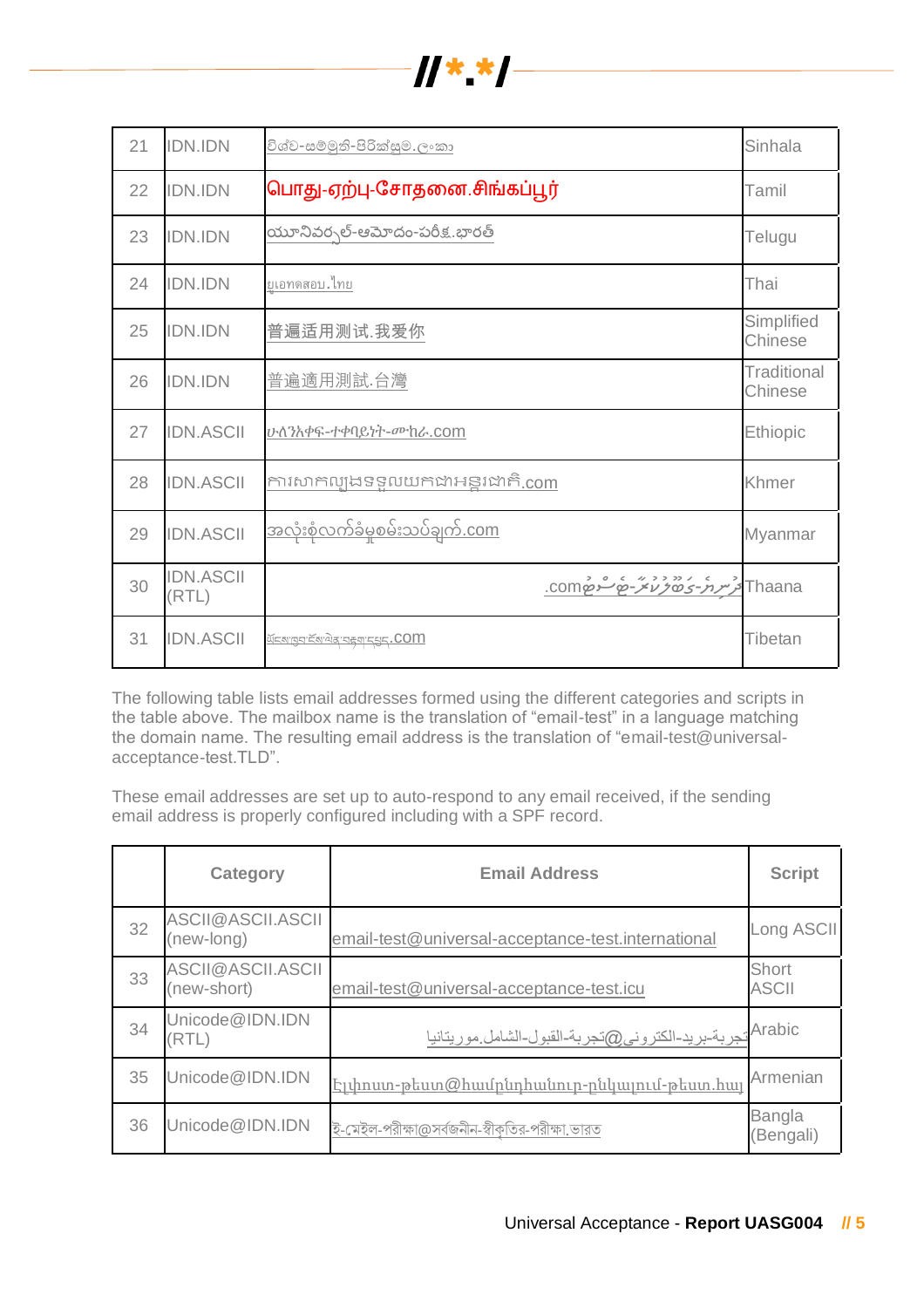

| 37 | Unicode@IDN.IDN          | почта-тест@универсальное-принятие-тест.москва                     | Cyrillic                      |
|----|--------------------------|-------------------------------------------------------------------|-------------------------------|
| 38 | Unicode@IDN.IDN          | <u>ईमेल-परीक्षण@सार्वभौमिक-स्वीकति-परीक्षण.संगठन</u>              | Devanagari                    |
| 39 | Unicode@IDN.IDN          | <u>ფოსტის-ტესტი@უნივერსალური-თავსობადობის-</u><br><u>ტესტი.გე</u> | Georgian                      |
| 40 | Unicode@IDN.IDN          | <u>ηλεκτρονικό-μήνυμα-δοκιμή@καθολική-αποδοχή-δοκιμή.ευ</u>       | Greek                         |
| 41 | Unicode@IDN.IDN          | ઇમેઇલ-પરીક્ષણ@સાર્વત્રિક-સ્વીકૃતિ-પરીક્ષણ.ભારત                    | Gujarati                      |
| 42 | Unicode@IDN.IDN          | ਈਮੇਲ-ਪਰਖ@ਸਰਵਵਿਆਪਕ-ਪ੍ਰਵਾਨਗੀ-ਪਰਖ.ਭਾਰਤ                               | Gurmukhi                      |
| 43 | Unicode@IDN.IDN          | 이메일테스트@다국어도메인이용환경테스트.한국                                           | Hangul                        |
| 44 | Unicode@IDN.IDN<br>(RTL) | <u>מבחן-דואר-אלקטרוני@מבחן-קבלה-אוניברסלי.קום</u>                 | <b>Hebrew</b>                 |
| 45 | Unicode@IDN.IDN          | めーるてすと@どこでもつかえる.みんな                                               | Hiragana                      |
| 46 | Unicode@IDN.IDN          | <u>ಇ-ಅಂಚೆ-ಪರೀಕ್ಷೆ@ಸಾರ್ವತ್ರಿಕ-ಸ್ಕೀಕಾರಾರ್ಹತೆ-ಪರೀಕ್ಷೆ.ಭಾರತ</u>       | Kannada                       |
| 47 | Unicode@IDN.IDN          | メールテスト@ユニバーサルアクセプタンス.クラウド                                         | Katakana                      |
| 48 | Unicode@IDN.IDN          | <u>ອີເມວ-ທົດລອງ@ສາກົນ-ການຍອມຮັບ-ທົດລອງ.ລາວ</u>                    | Lao                           |
| 49 | Unicode@IDN.IDN          | Email-test@Universales-Akzeptanz-<br>Test.vermögensberatung       | Latin                         |
| 50 | Unicode@IDN.IDN          | ഇമെയിൽ-പരിശോധന@സാർവത്രിക-<br><u>സ്വീകാര്യതാ-പരിശോധന.ഭാരതം</u>     | Malayalam                     |
| 51 | Unicode@IDN.IDN          | ଇମେଇଲ-ଟେଷ୍ଟ <i>@ଯୁ</i> ନିଭରସାଲ-ଏକସେପ୍ରନ୍ସ-ଟେଷ୍ଟ.ଭାରତ              | Oriya                         |
| 52 | Unicode@IDN.IDN          | <u>ඉ-තැපැල්-පිරික්සුම @විශ්ව-සම්මුති-පිරික්සුම.ලංකා</u>           | Sinhala                       |
| 53 | Unicode@IDN.IDN          | <u> மின்னஞ்சல்-சோதனை@பொது-ஏற்பு-</u><br><u>சோதனை.சிங்கப்பூர்</u>  | Tamil                         |
| 54 | Unicode@IDN.IDN          | ఇమెయిల్-పరీక్ష @యూనివర్సల్-ఆమోదం-పరీక్ష.భారత్                     | Telugu                        |
| 55 | Unicode@IDN.IDN          | <u>อีเมลทดสอบ @ ยูเอทดสอบ.ไทย</u>                                 | Thai                          |
| 56 | Unicode@IDN.IDN          | 电子邮件测试@普遍适用测试.我爱你                                                 | Simplified<br>Chinese         |
| 57 | Unicode@IDN.IDN          | 電子郵件測試@普遍適用測試.台灣                                                  | <b>Traditional</b><br>Chinese |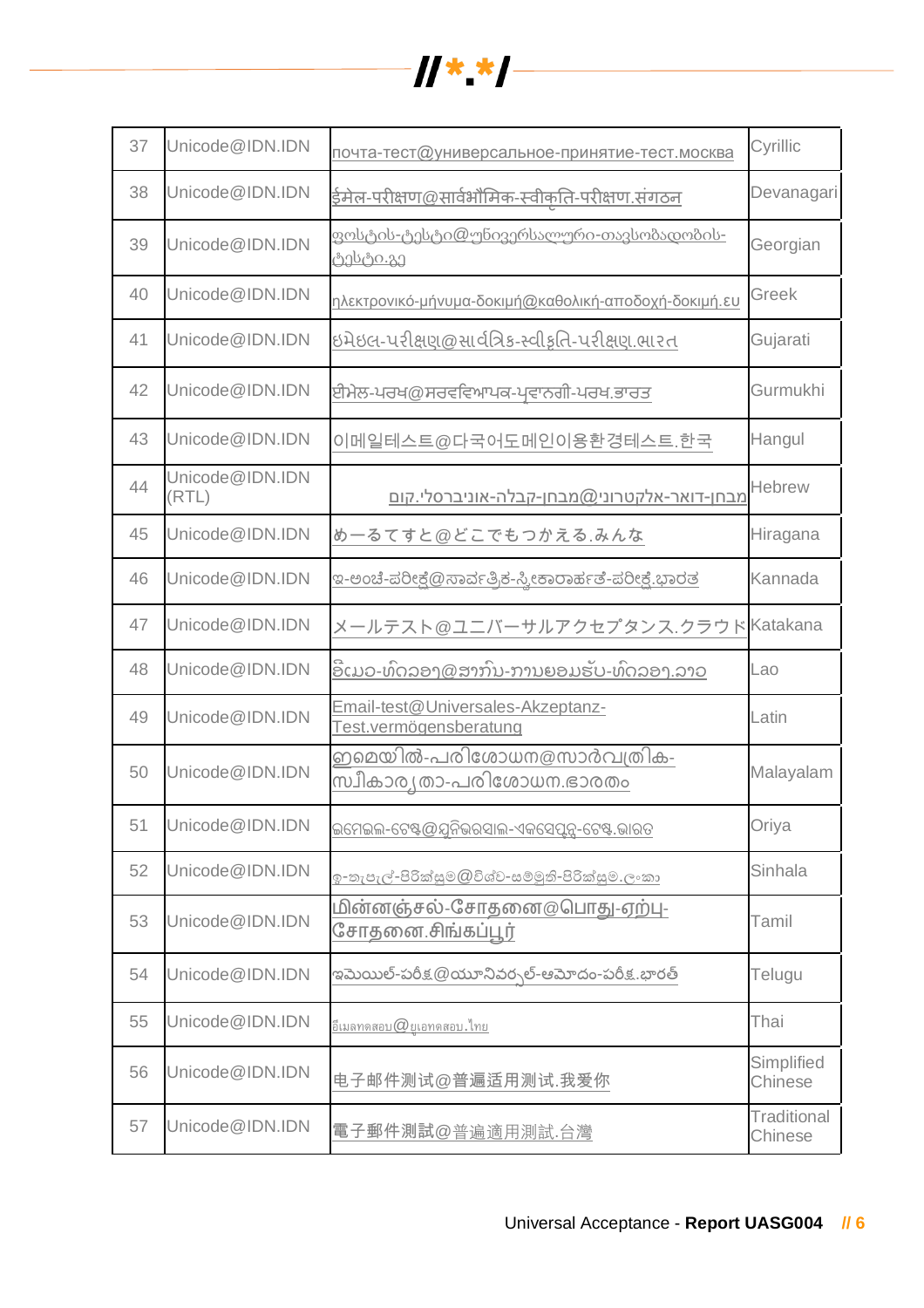

| 58 | Unicode@IDN.ASCII          | ኢሜይል-ሙከራ@ <u>ሁለንአቀፍ-ተቀባይነት-ሙከራ.com</u>                                             | Ethiopic       |
|----|----------------------------|------------------------------------------------------------------------------------|----------------|
| 59 | Unicode@IDN.ASCII          | សារអេឡិកត្រូនិកសាកល្បង@ការសាកល្បងទទួលយកជាអ<br>នាដាកិ.com                           |                |
| 60 |                            | Unicode@IDN.ASCII အီးမေးလ်စမ်းသပ်ချက်@အလုံးစုံလက်ခံမစမ်းသပ်ချက်.com                | <b>Myanmar</b> |
| 61 | Unicode@IDN.ASCII<br>(RTL) | <u>com. مَامْ وَمِنْ (@كور مِرْمْ-ي مَامْرُ مِنْ مِنْ مِنْ وَمِنْ الْمَرْمْ) .</u> | Thaana         |
| 62 |                            | Unicode@IDN.ASCII # England Manager Est @ Manager Est Agric Sequence Com           | Tibetan        |

The following table lists some additional categories of domain names. Please find more on normalization and U-label/A-label representations in UASG007 - [Introduction to Universal](https://uasg.tech/wp-content/uploads/documents/UASG007-en-digital.pdf)  [Acceptance \(UA\).](https://uasg.tech/wp-content/uploads/documents/UASG007-en-digital.pdf) This document lists mixed A-label and U-label versions of domain names for only the Arabic script, but these can be generated for any of the domain names in this document using online conversion tools.

|    | <b>Category</b>                                        | <b>Domain Name</b>                                                                   | <b>Script</b>             |
|----|--------------------------------------------------------|--------------------------------------------------------------------------------------|---------------------------|
| 63 | <b>ASCILIDN</b><br>(RTL)                               | universal-acceptance-test.                                                           | <b>Hebrew</b>             |
| 64 | <b>IDN.ASCII</b>                                       | épreuve-acceptation-universelle.org                                                  | Latin                     |
| 65 | <b>IDN.ASCII</b><br>(non-NFC<br>normalization<br>form) | épreuve-acceptation-universelle.org                                                  | Latin                     |
| 66 | IDN <sub>o</sub> IDN<br>(Ideographic<br>Full Stop)     | 普遍适用测试。我爱你                                                                           | <b>Simplified Chinese</b> |
| 67 | IDN.IDN (RTL;<br>A-label.U-label)                      | <u> موریتانیا.xn-----ctdbabcfhu9c2b9l1acccr4c</u>                                    | Arabic                    |
| 68 | IDN.IDN (RTL;<br>U-label.A-label)                      | Arabic تجربة-القبول-الشامل.xn--mgbah1a3hjkrd                                         |                           |
| 69 |                                                        | IDN.IDN (RTL; xn-----ctdbabcfhu9c2b9l1acccr4c.xn--<br>A-label.A-label) mgbah1a3hjkrd | Arabic                    |
| 70 | <b>ASCII.ASCII/U</b><br>nicode                         | universal-acceptance-test.icu/测试                                                     | Chinese                   |
| 71 | IDN.IDN/Unico<br>de                                    | 普遍适用测试.我爱你/测试                                                                        | <b>Simplified Chinese</b> |
| 72 | IDN.IDN/Unico<br>de (RTL)                              | Arabic تجربة-القبول-الشامل موريتانيا/تجربة                                           |                           |